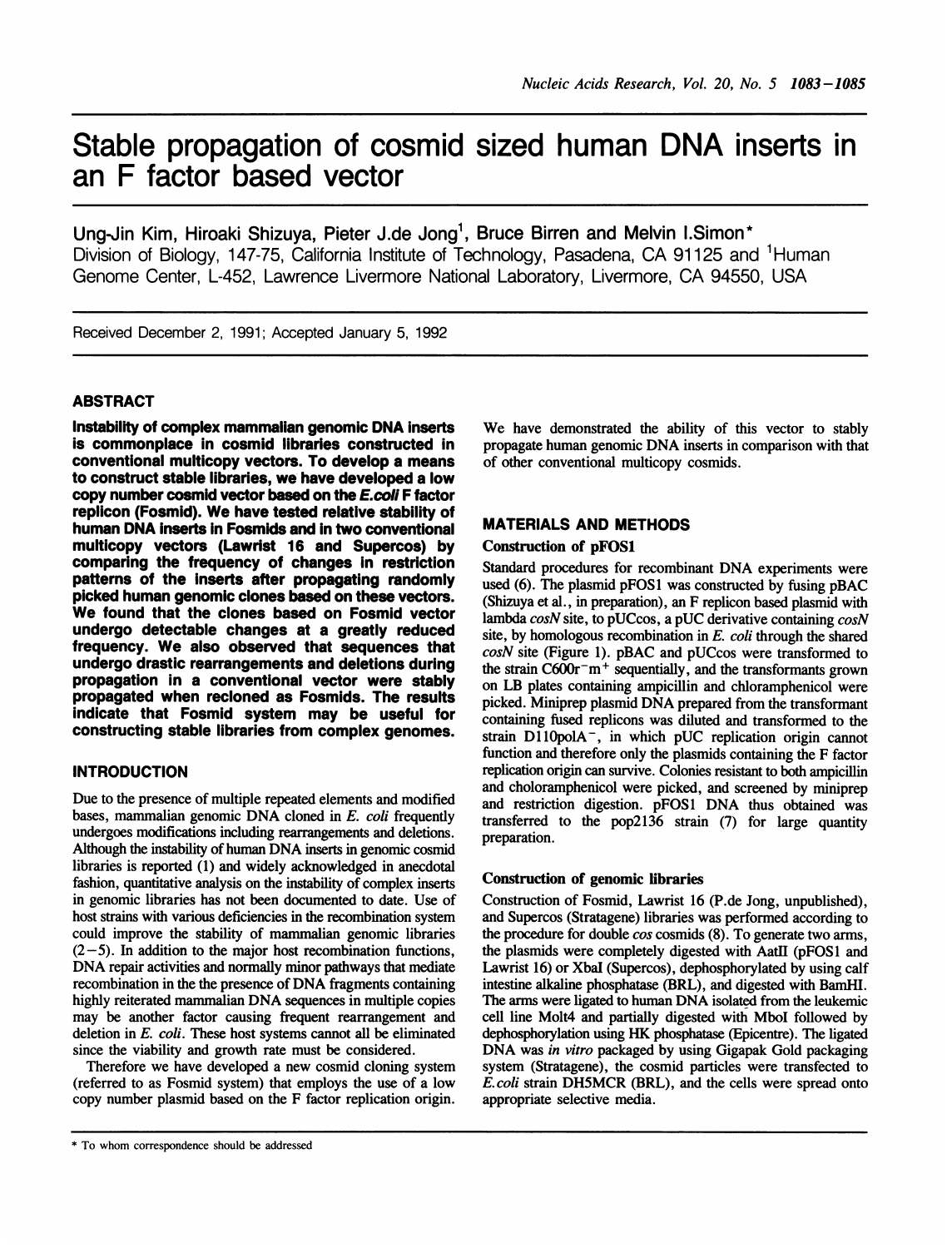#### Propagation and analysis of the clones

18 random clones were picked from each of the libraries and grown in 2 ml LB with appropriate antibiotics at 37°C overnight. These were referred to as primiary cultures and considered to be 0 generation. Cells from these primary cultures were propagated serially by diluting 106 fold daily and growing overnight at 37°C. Each passage was considered to represent about 20 generations. 1.5 ml aliquots of the cultures were removed periodically, and the cosmid DNAs were prepared by alkaline miniprep procedure (6). Approximately 1/5 (in case of Fosmids) or 1/20 to 1/50 (in case of cosmids) of the miniprep DNAs were digested with restriction enzymes and loaded onto single wells of agarose gels.

#### Recloning of cosmid inserts to Fosmid vector

Cosmid DNAs from primary cultures of Supercos clones were digested with NotI to excise the insert DNA. These were ligated to Fosmid arms generated by digesting pFOSI at Notd sites flanking BamHI/HindIll cloning sites (Shizuya et al, in preparation) after Aatll digestion and dephosphorylation. The ligated DNAs were in vitro packaged and transfected to  $DH5\alpha MCR.$ 

## RESULTS AND DISCUSSIONS

As shown in Figure 1, pFOSl is a bireplicon plasmid, and exists in high copy number in  $E.$  coli due to the pUC replication origin. However, the pUC-derived portion of the plasmid is removed during in vitro packaging after ligating the arms to insert DNA



(see Materials and Methods), rendering the vector with insert under the control of F factor replication origin.

We have compared the relative stability of human DNA cloned in pFOS vector with that of DNA cloned in two conventional multicopy vectors, Lawrist 16 and Supercos, which are based on bacteriophage lambda and pBR replication origins, respectively. Human genomic libraries based on three different vectors were prepared in parallel according to the procedure developed for double cos cosmids (8). Fosmid and cosmid clones



Figure 2. Ethidium bromide stained agarose gels showing EcoRI fragments of miniprep DNA's from unstable Fosmid (A), Lawrist 16 (B), and Super cos (C) clones. Each of the clones were grown to 0, 20, 40, and 80 generations, minipreped, digested with EcoRl and run in 0.7% agarose gels. Clone numbers are shown under the panels.



Figure 1. Construction of pFOS1. Details of the procedures are described in MATERLALS AND METHODS. Two NotI sites directly flanking BamHI/Hin dIII cloning sites are not shown. Amp<sup>r</sup> and CM<sup>r</sup> indicate resistances to ampicillin and chloramphenicol, respectively.

Figure 3. Ethidium bromide stained agarose gel showing EcoRI and BamHI frag ments of miniprep DNA's prepared from Fosmid clones containing hunan DNA inserts excised from unstable Supercos clones #4, 14, and 16 (Figure 2C) after 0. 40, and 80 generations.